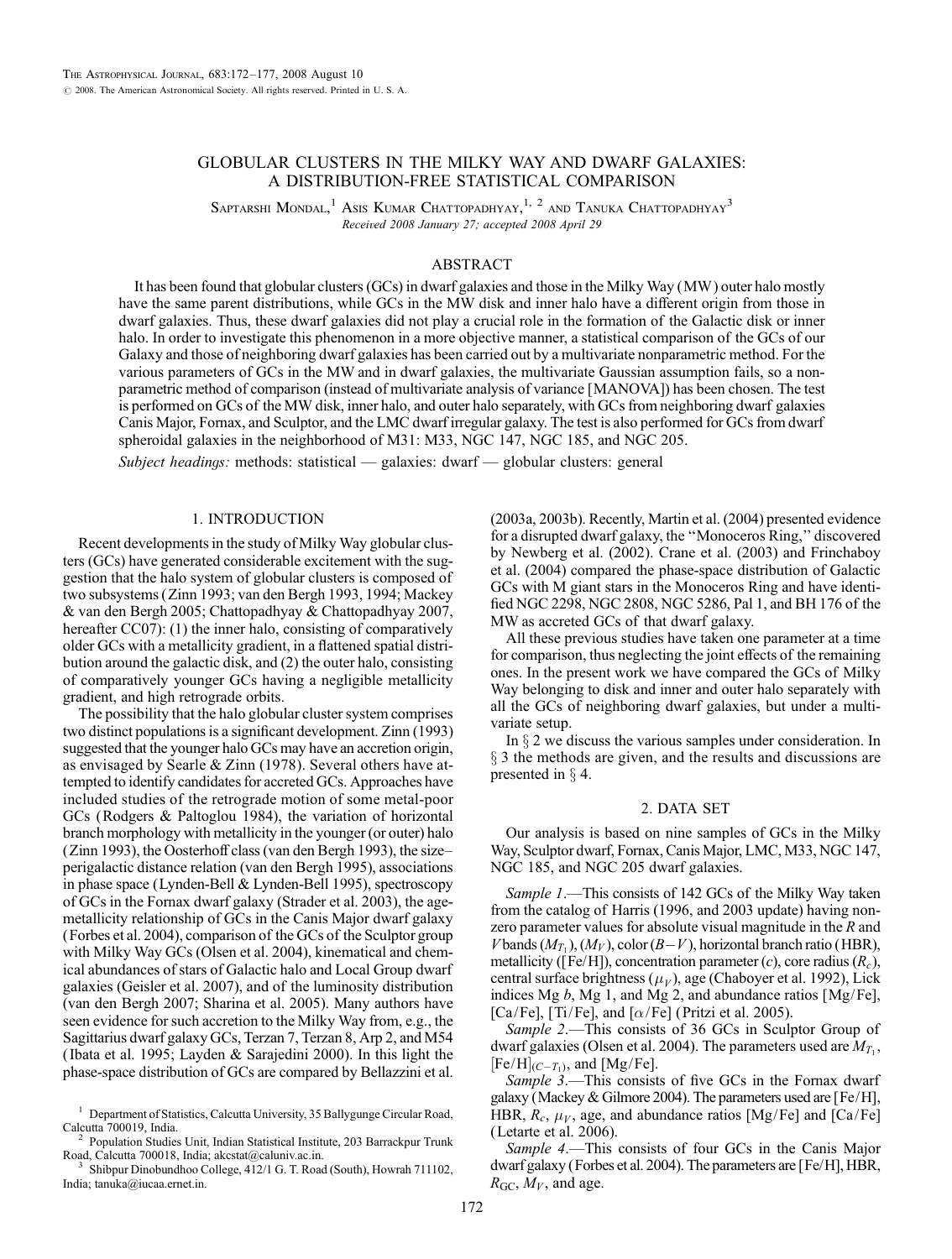| Galaxy       | Galaxy Compared       | Parameter Set                        | <i>p</i> Value          | Outcome  |
|--------------|-----------------------|--------------------------------------|-------------------------|----------|
| MW Cluster 1 | Sculptor Dwarf        | $(M_{T_1}, [Fe/H]_{(C-T_1)})$        | $5.59 \times 10^{-5}$   | Rejected |
| MW Cluster 2 | Canis Major Dwarf     | $(Fe/H]$ , HBR)                      | $5.32 \times 10^{-8}$   | Rejected |
|              | Fornax Dwarf          | $(Fe/H, R_c)$                        | $3.584 \times 10^{-10}$ | Rejected |
|              | <b>Sculptor Dwarf</b> | $(M_{T_1}, [\text{Fe/H}]_{(C-T_1)})$ | $2.418 \times 10^{-5}$  | Rejected |
| MW Cluster 3 | Canis Major Dwarf     | (Fe/H, HBR)                          | 0.002693                | Rejected |
|              | Fornax Dwarf          | $(Fe/H)$ , HBR)                      | 0.0009282               | Rejected |

TABLE 1 Results for the Multivariate Normal Test

Sample 5.—This consists of 23 GCs of LMC used in the paper by Mackey & Gilmore (2003). The parameters used are  $M_V$ ,  $(B-V)$ , c,  $R_c$ , [Fe/H],  $\mu_V$ , and age. We have converted the visual magnitudes from Mackey & Gilmore (2003) to absolute visual magnitudes using a distance of 49 kpc (Sparke & Gallagher 2000) for the LMC.

Sample 6.—This consists of four GCs in M33 (Larsen et al. 2002). The parameters used are  $R_c$ ,  $\mu_V$ , and color (V-I).

Sample 7.—This consists of three GCs in dwarf spheroidal galaxy NGC 147 (Sharina et al. 2006). The parameters used are  $M_V$ ,  $(B-V)$ , [Fe/H], Mg 1, Mg 2, Mg b, and [ $\alpha$ /Fe].

Sample 8.—This consists of six GCs in dwarf spheroidal galaxy NGC 185 (Sharina et al. 2006). The parameters used are  $M_V$ ,  $(B-V)$ , [Fe/H], Mg 1, Mg 2, Mg b, and [ $\alpha$ /Fe].

Sample 9.—This consists of three GCs in dwarf spheroidal galaxy NGC 205 (Sharina et al. 2006). The parameters used are  $M_V$ ,  $(B-V)$ , [Fe/H], Mg 1, Mg 2, Mg b, and [ $\alpha$ /Fe].

### 3. METHOD

In studying the compatibility among data with a multivariate setup, the equality of location measures (mean, median, mode, etc.) and dispersion measures (standard deviation, range, etc.) are of interest. If the joint distribution of the parameters under consideration is multivariate normal, then the MANOVA test is appropriate; otherwise, use of a multivariate two-sample nonparametric method is a better option. Thus, we first carry out a normality test for some of the parameter sets; the results are shown in Table 1. In all situations the test shows that the distributions of different parameter sets are not multivariate normal. Thus, we use the nonparametric test, appropriate for a multivariate set. Since the size of the sample in some cases (e.g., samples 3 and 4) is small, combinations of two parameters at a time are preferred. These are listed in Tables 2–9. A short description of the multivariate nonparametric test used is given below.

Let

$$
X_{\alpha}^{(k)} = (X_{1\alpha}^{(k)}, \dots, X_{p\alpha}^{(k)})',
$$
  
\n $\alpha = 1, \dots, n_k, \quad k = 1, \dots, c,$ 

be a set of independent vector-valued random values, where  $c$  is the total number of populations,  $n_k$  is the sample size of the kth population, and  $p$  is the total number of parameters. The cumulative distribution function (c.d.f.) of  $X_\alpha^{(k)}$  is denoted by  $F_k(x)$ . The set of admissible hypotheses designates that each  $F_k(x)$  belongs to same class of distribution functions  $\Omega$ . The hypothesis to be tested, say  $H_0$ , specifies that

$$
H_0: F_1(x) = \ldots = F_c(x) = F(x), \quad \forall x,
$$
  
where  $F \in \Omega$ .

The alternative to  $H_0$  is the hypothesis that each  $F_k(x)$  belongs to  $\Omega$  but that  $H_0$  does not hold. To avoid the problem of ties, it is assumed that the class  $\Omega$  is the class of all continuous distribution functions. Here we pay particular attention to translation-type alternatives. For translation-type alternatives, we let

$$
F_k(x) = F(x + \delta_k), \quad \forall k = 1, \ldots, c, \quad F \in \Omega,
$$

and we are interested in testing (the reversed null hypothesis)

$$
H_0^1: \delta_1 = \ldots = \delta_c = 0
$$

against the alternative that  $\delta_1$ , ...,  $\delta_c$  are not all equal. We use the ''basic rank permutation principle'' given by Puri & Sen (1970). Let us rank the *N i*-variate observations  $X_{i\alpha}^{(k)}$ ,  $\alpha = 1, \dots$  $n_k$ ,  $k = 1, \ldots, c$  in ascending order of magnitude, and let  $R_{i\alpha}^{(k)}$  denote the rank of  $X_{i\alpha}^{(k)}$  in this set. The observation vector  $X_{\alpha}^{(k)} =$  $(X_{1,\alpha}^{(k)},\ldots,X_{p\alpha}^{(k)})'$  then gives rise to the rank vector  $R_{\alpha}^{(k)}=$  $(R_{1\alpha}^{(k)},\ldots,R_{p\alpha}^{(k)})', \alpha=1,\ldots,n_k, k=1,\ldots,c.$  The N rank vectors corresponding to the N observation vectors,  $N = n_1 +$  $n_2 + \ldots + n_c$ , can be represented by the rank matrix

$$
R_N^{p \times N} = \begin{pmatrix} R_{11}^{(1)} & \cdots & R_{1n_1}^{(1)} & \cdots & R_{1n_c}^{(c)} \\ \vdots & \vdots & \ddots & \vdots & \vdots \\ \vdots & \vdots & \ddots & \vdots & \vdots \\ R_{p1}^{(1)} & \cdots & R_{pn_1}^{(1)} & \cdots & R_{pn_c}^{(c)} \end{pmatrix}.
$$

Each row of this matrix is a random permutation of the numbers 1, 2, ..., N. Thus,  $R_N^{p \times N}$  is a random matrix which can have  $(N!)^p$ possible realizations. Two rank matrices of the above form are said to be permutationally equivalent if one can be obtained from the other by a rearrangement of its columns. Thus, a matrix  $R_N$ is permutationally equivalent to another matrix  $R_N^*$  which has the same column vectors as in  $R_N$ , but arranged so that the first row of  $R_N^*$  consists of the numbers  $1, 2, ..., N$  in natural order, i.e.,

$$
R_N^{*p \times N} = \begin{pmatrix} 1 & 2 & \cdots & \cdots & N \\ R_{21}^* & \cdots & \cdots & \cdots & R_{2N}^* \\ \vdots & \vdots & \ddots & \vdots & \vdots \\ \vdots & \vdots & \ddots & \vdots & \vdots \\ R_{p1}^* & \cdots & \cdots & R_{pN}^* \end{pmatrix}.
$$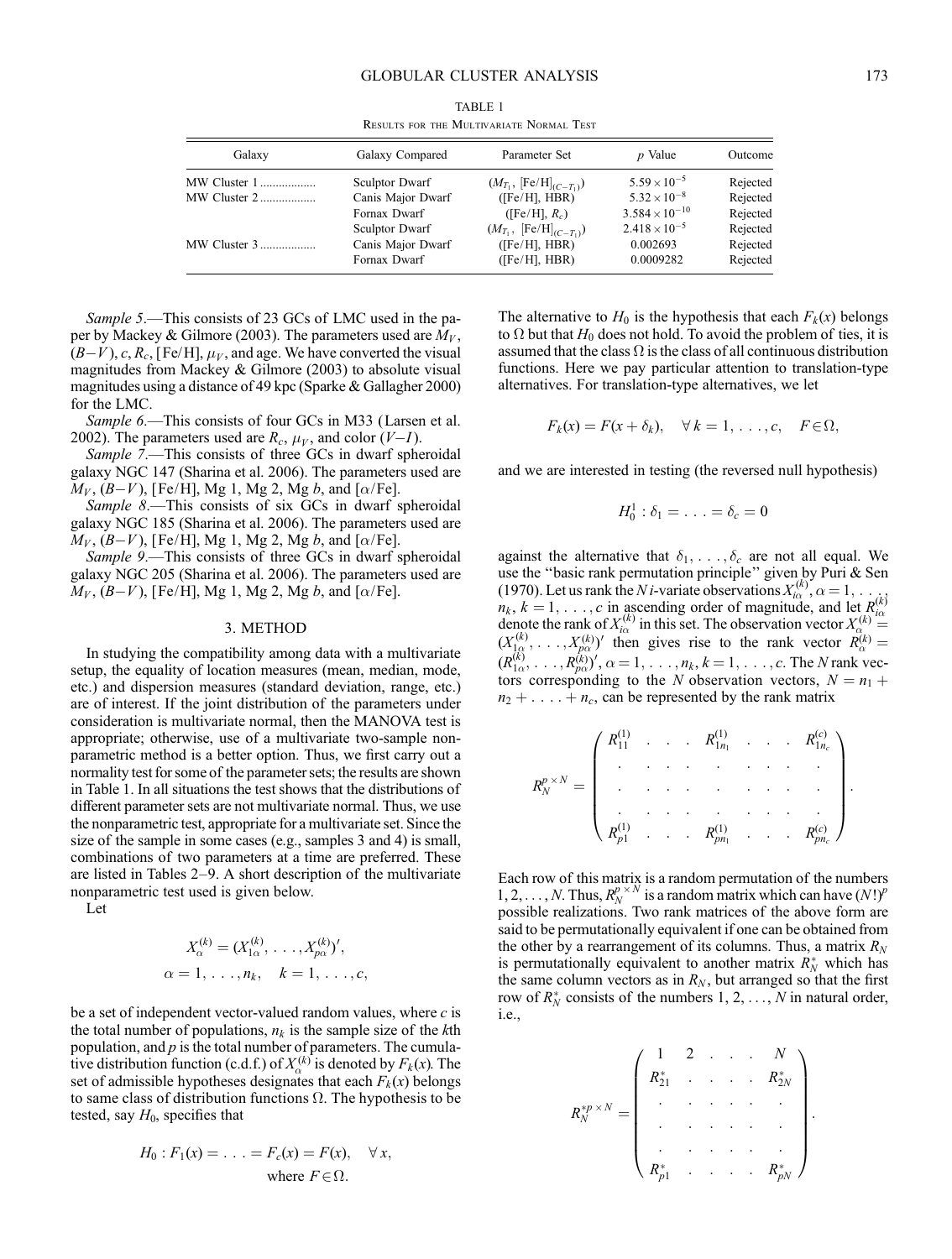In order to perform a permutation rank order test, we start with a general class of rank scores defined by explicitly known functions of the ranks  $1, \ldots, N$ , viz.,

$$
E_{N,\alpha}^{(i)} = \left(\frac{\alpha}{N+1}\right),
$$
  
 
$$
1 \leq \alpha \leq N, \quad i = 1, \dots, p.
$$

Now, replacing the ranks  $R_{i\alpha}^{(k)}$  in  $R_N$  by  $E_{N,R_{i\alpha}}^{(i)}$ , for all  $i = 1, \ldots, n$  $p, \alpha = 1, \ldots, n_k, k = 1, \ldots, c$ , we get a corresponding  $p \times N$ matrix of general scores, which we denote  $E_N$ . Thus,

$$
E_N = \begin{pmatrix} E_{N,R_{11}^{(1)}}^{(1)} & \cdots & E_{N,R_{1n_1}^{(1)}}^{(1)} & \cdots & E_{N,R_{1n_c}^{(c)}}^{(1)} \\ \vdots & \vdots & \ddots & \vdots & \vdots \\ E_{N,R_{p1}^{(1)}}^{(p)} & \cdots & E_{N,R_{pn_1}^{(p)}}^{(p)} & \cdots & E_{N,R_{pn_c}^{(c)}}^{(p)} \end{pmatrix}
$$

We then consider the average rank scores for each  $i = 1, \ldots, p$ ) of the  $c$  samples, defined by

$$
T_{N_i}^{(k)} = \frac{1}{n_k} \sum_{\alpha=1}^{n_k} E_{N, R_{i\alpha}^{(k)}}^{(i)},
$$
  

$$
k = 1, \dots, c, \quad i = 1, \dots, p.
$$

Then, by straightforward computation,

$$
v_{ij}(R_N^*) = \frac{1}{N} \sum_{k=1}^c \sum_{\alpha=1}^{n_k} E_{N\alpha,i}^{(k)} E_{N\alpha,j}^{(q)} - \overline{E}_N^{(i)} \overline{E}_N^{(j)}
$$

can be obtained, where  $E_{N\alpha,i}^{(k)}$  is the value of  $E_{N,S}^{(i)}$  associated with the rank  $S = R_{i\alpha}^{(k)}$ , and

$$
\overline{E}_N^{(i)} = \sum_{\alpha=1}^N E_{N,\alpha}^{(i)}/N, \quad i = 1, \ldots, p.
$$

Now denoting

$$
V(R_N^*)=(v_{ij}(R_N^*))_{i,j=1,\ldots,p},
$$

and following the structure of the test asymptotically equivalent to the likelihood ratio test based on Lawley-Hotelling's generalized  $T^2$  statistic, we take as our test statistic  $\mathcal{L}_N$ ,

$$
\mathcal{L}_N=\sum_{k=1}^c n_k \Big[\Big(T_N^{(k)}-\overline{E}_N\Big)V^{-1}(R_N^*)\Big(T_N^{(k)}-\overline{E}_N\Big)'\Big],
$$

where  $V^{-1}(R_N^*) = (v_{ij}(R_N^*))^{-1}, T_N^{(k)} = (T_{N1}^{(k)}, \ldots, T_{Np}^{(k)}),$  and  $\overline{E}_N =$  $(\overline{E}_N^{(1)}, \ldots, \overline{E}_N^{(p)}).$ 

Here  $p$  is the number of parameters,  $c$  is the number of pop-There p is the number of parameters, e is the number of populations,  $N = \sum_{i=1}^{c} n_i$ ,  $n_i$  is the sample size of the *i*th sample,  $i = 1, \ldots, c, m_H = c - 1$ , and  $m_E = n - c$ . The statistic  $\mathcal{L}_N$  can be approximated by  $m_E cF$ , where F follows the F distribution with  $a, b$  degrees of freedom. Here

$$
a = pm_H
$$
,  $b = 4 + \frac{a+2}{B-1}$ ,  $c = \frac{a(b-2)}{b(m_E - p - 1)}$ ,

TABLE 2 Nonparametric Tests: MW Cluster 1, 2, and 3 vs. Canis Major DWARF GCs (LEVEL OF SIGNIFICANCE  $= 0.05$ )

| Parameter Set           | MW Cluster 1<br>vs. CMa Dwarf | MW Cluster 2<br>vs. CMa Dwarf | MW Cluster 3<br>vs. CMa Dwarf |
|-------------------------|-------------------------------|-------------------------------|-------------------------------|
| $(Fe/H], HBR)$          | Rejected                      | Accepted                      | Accepted                      |
| ([Fe/H], $R_{\rm GC}$ ) | Rejected                      | Rejected                      | Accepted                      |
| ([Fe/H], $M_V$ )        | Rejected                      | Accepted                      | Accepted                      |
| $(Fe/H]$ , age)         | Rejected                      | Rejected                      | Accepted                      |
| (HBR, $R_{\rm GC}$ )    | Rejected                      | Accepted                      | Accepted                      |
| (HBR, $M_V$ )           | Rejected                      | Accepted                      | Accepted                      |
|                         | Accepted                      | Rejected                      | Accepted                      |
| $(R_{\rm GC}, M_V)$     | Rejected                      | Accepted                      | Accepted                      |
|                         | Accepted                      | Rejected                      | Accepted                      |
| $(M_V, \text{ age})$    | Accepted                      | Rejected                      | Accepted                      |
| Overall                 | 70% rejection                 | 50% rejection                 | 50% acceptance                |

where

$$
B=\frac{(m_E+m_H-p-1)(m_E-1)}{(m_E-p-3)(m_E-p)}.
$$

This approximation was done by McKeon (1974). In order to compute the value of the statistic, we have used the R-code program.

#### 4. RESULTS AND DISCUSSIONS

In previous studies (Forbes et al. 2004), the origin of Canis Major GCs was concluded to be different from that of MW GCs on the basis of two-point correlation studies of different parameters such as age, metallicity, galactocentric distance, magnitude, horizontal branch morphology, and half-mass radius. The present approach differs from these in that a nonparametric technique is used for the comparison, which is more appropriate in a multivariate analysis, allowing more than one parameter to be used simultaneously for the required comparison. Furthermore, our comparison is carried out between different groups of GCs of the MW (classified according to CC07) and the Canis Major dwarf galaxy, rather than taking all GCs of the MW together as a single sample. This makes the analysis more precise, as the nature of the GCs of MW disk and inner and outer halo are completely different. Disk GCs have high metallicity, low core radii, are close to the Galactic center, and have substantial rotation. Inner halo GCs have the lowest metallicity, low core radii, and very small rotation. Outer halo GCs are farthest from the Galactic center, with still lower metallicity, high core radii, and substantial velocity dispersion (CC07; Zinn 1993). It is clear from Table 2 that disk GCs of the MW (cluster 1) are completely different in almost all respects (in 7 out of 10 cases the equality of location test fails). The inner halo is similar in all other respect except age and metallicity, while outer halo (cluster 3) are similar in all respect. Forbes et al. (2004) also concluded that the age-metallicity relation (AMR) of Canis Major dwarf galaxy GCs is completely distinct from that of Milky Way GCs. Here it can be seen from Table 2 that the test for age-metallicity combination has been rejected for both clusters 1 and 2, but is accepted for cluster 3 of Milky Way GCs with Canis Major GCs. So the present analysis indicates that MW outer halo GCs have the same origin as Canis Major dwarf galaxy GCs. The same conclusion has been drawn by many authors for other dwarf galaxies (Mackey & Gilmore 2004); it is proved in a more objective way in the present analysis. As a verification, when the analysis is carried out with disk GCs (cluster 1) of the MW with those in Sample 4, the test fails in the majority of cases (Col. [2] of Table 2, 70% rejection).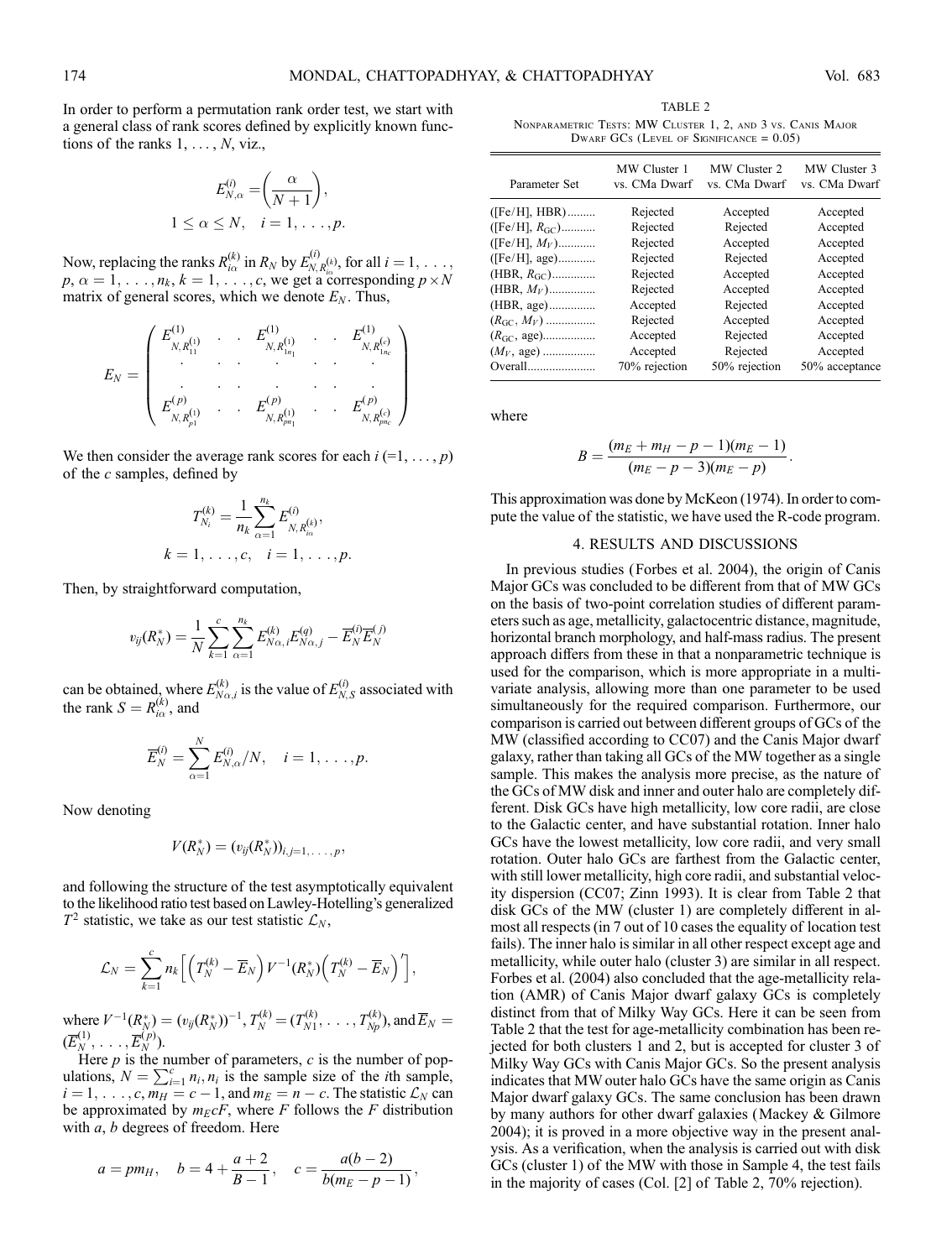TABLE 3 Nonparametric Tests: MW Cluster 1, 2, and 3 vs. Fornax DWARF GCs (LEVEL OF SIGNIFICANCE  $= 0.05$ )

| Parameter Set          | MW Cluster 1  | MW Cluster 2<br>vs. Fornax Dwarf vs. Fornax Dwarf | MW Cluster 3<br>vs. Fornax Dwarf |
|------------------------|---------------|---------------------------------------------------|----------------------------------|
| $(HBR, [Fe/H])$        | Rejected      | Rejected                                          | Rejected                         |
| (HBR, $R_c$ )          | Rejected      | Rejected                                          | Accepted                         |
| (HBR, $\mu_V$ )        | Rejected      | Rejected                                          | Rejected                         |
|                        | Accepted      | Accepted                                          | Accepted                         |
| ([Fe/H], $R_c$ )       | Rejected      | Rejected                                          | Rejected                         |
| ([Fe/H], $\mu_V$ )     | Rejected      | Rejected                                          | Rejected                         |
| $(Fe/H]$ , age)        | Accepted      | Accepted                                          | Accepted                         |
| $(R_c, \mu_V)$         | Accepted      | Rejected                                          | Rejected                         |
| $(R_c, \text{ age})$   | Accepted      | Accepted                                          | Accepted                         |
| $(\mu_V, \text{ age})$ | Accepted      | Rejected                                          | Accepted                         |
| $([Mg/Fe], R_c)$       | Accepted      | Accepted                                          | Accepted                         |
| $([Mg/Fe], \mu_{n})$   | Accepted      | Accepted                                          | Accepted                         |
| $([Ca/Fe], R_c)$       | Accepted      | Accepted                                          | Accepted                         |
| $([Ca/Fe], \mu_{\nu})$ | Accepted      | Accepted                                          | Accepted                         |
| Overall                | 36% rejection | 50% rejection                                     | 65% acceptance                   |

A comparison among GCs of LMC, Fornax, and Sagittarius dwarf spheroidal galaxies has been carried out by Mackey & Gilmore (2004). They studied only the core radii of GCs in these three galaxies. The three distributions match within the limits of measurements as a result of a Kolmogorov-Smirnov (K-S) test. That is why a multivariate nonparametric test is performed including more than one parameter. It is found that in more than half of the cases (9 out of 14; see Table 3) the test is accepted for MW cluster 3 GCs and Fornax dwarf galaxy GCs. For MW cluster 2 GCs there is dissimilarity in horizontal branch morphology, metallicity, core radii, and central surface brightness parameters (rejection is 50%), while the ages and abundances are comparable. Thus, it is more likely that the GCs of the outer halo (cluster 3) of the MW may have been accreted from the Fornax dwarf galaxy. However, since there is also some acceptance for disk GCs, a firmer conclusion could be drawn if the sample sizes under consideration are comparable as well as moderate.

Mackey & Gilmore (2004) have compared the core radii of GCs in LMC, Fornax, and Sagittarius with those in the younger halo (outer halo in our case) of the Milky Way and found that they have similar distribution. Hence, it becomes interesting to compare GCs in the LMC and MW in different regions separately in a multivariate set up. CC07 have made a classification of LMC GCs, and there the optimum number of homogeneous groups is two (clusters 1 and 2). GCs in cluster 1 are metal-poor and younger (mean age  $\sim 10^{8.09}$  yr), compared to GCs in cluster 2, which are metal-rich and older (mean age  $\sim 10^{10.20}$  yr). The comparison is made for LMC clusters 1 and 2 with Milky Way clusters 1, 2, and 3. It is found that (Table 4) LMC cluster 1 GCs are different in almost all respects from MW GCs, but cluster 2 (i.e., the older GCs of the LMC ) has some resemblance with the GCs in the disk part of the MW (MW cluster 1; 67% acceptance). This result differs from the univariate approach, and it is very likely that the old GCs of the LMC comprise a disk system. The study will be more conclusive if the observed sample size of LMC GCs (23 in the present case) is comparable to the number of MW GCs ( $\sim$ 142), which it is not in the present case.

Similar comparisons have been carried out with M33 GCs (Larsen et al. 2002) and GCs of dwarf spheroidal galaxies NGC 147, NGC 185, and NGC 205 (Sharina et al. 2006), which are considered to be satellite galaxies of the central massive galaxy M31. The results have been listed in Tables 5, 6, 7, and 8, respectively. The GCs of M33 closely resemble GCs of the MW outer halo, while the GCs of M31's other satellite galaxies are similar to the three subsystems of the MW; the similarity is greatest (100%) in the case of the outer halo. Here also the sample sizes are small. The values of the heavy element abundance ratio ([Mg/Fe]) of the GCs are not available, but can be calculated using Lick indices (Thomas et al. 2003). Since the values of  $[\alpha/\text{Fe}]$  are already listed there, we have used this parameter for comparison.

Olsen et al. (2004) carried out a comparison of GCs in the Sculptor group and MW. They found that the luminosity functions are similar, but GCs in the Sculptor group are comparatively metal poor. In the present study the nonparametric test shows (Table 9) that cluster 3 GCs are similar to Sculptor group GCs, i.e., the joint distribution (luminosity, metallicity) of GCs in both galaxies have the same parent distribution, strengthening the evidence for this general trend. Some observations (5 GCs) of heavy element abundance ratio (e.g., [Mg/Fe]) are available for Sculptor dwarf galaxy GCs (Olsen et al. 2004). The same abundance ratio and many more are available for some GCs (40)

TABLE 4 NONPARAMETRIC TESTS: MW vs. LMC GCs (LEVEL OF SIGNIFICANCE  $= 0.05$ )

| Parameter Set     | MW Cluster 1<br>vs. LMC Cluster 1 | MW Cluster 2<br>vs. LMC Cluster 1 | MW Cluster 3<br>vs. LMC Cluster 1 | MW Cluster 1<br>vs. LMC Cluster 2 | MW Cluster 2<br>vs. LMC Cluster 2 | MW Cluster 3<br>vs. LMC Cluster 2 |
|-------------------|-----------------------------------|-----------------------------------|-----------------------------------|-----------------------------------|-----------------------------------|-----------------------------------|
|                   | Rejected                          | Rejected                          | Rejected                          | Accepted                          | Rejected                          | Rejected                          |
|                   | Accepted                          | Rejected                          | Rejected                          | Accepted                          | Accepted                          | Rejected                          |
|                   | Accepted                          | Rejected                          | Rejected                          | Rejected                          | Rejected                          | Rejected                          |
| $(R_c, [Fe/H])$   | Rejected                          | Rejected                          | Rejected                          | Rejected                          | Accepted                          | Rejected                          |
| $(R_c, M_V(t))$   | Accepted                          | Rejected                          | Rejected                          | Accepted                          | Rejected                          | Rejected                          |
|                   | Rejected                          | Rejected                          | Rejected                          | Accepted                          | Rejected                          | Rejected                          |
|                   | Rejected                          | Rejected                          | Rejected                          | Accepted                          | Rejected                          | Rejected                          |
| (age, $[Fe/H]$ )  | Rejected                          | Rejected                          | Rejected                          | Accepted                          | Rejected                          | Accepted                          |
| (age, $M_V(t)$ )  | Rejected                          | Rejected                          | Rejected                          | Accepted                          | Rejected                          | Accepted                          |
|                   | Accepted                          | Rejected                          | Rejected                          | Accepted                          | Accepted                          | Rejected                          |
|                   | Rejected                          | Rejected                          | Rejected                          | Rejected                          | Accepted                          | Accepted                          |
| $(c, M_V(t))$     | Rejected                          | Rejected                          | Rejected                          | Accepted                          | Rejected                          | Accepted                          |
| $(\mu_n,$ [Fe/H]) | Rejected                          | Rejected                          | Rejected                          | Rejected                          | Accepted                          | Rejected                          |
| $(\mu_n, M_V(t))$ | Accepted                          | Rejected                          | Rejected                          | Accepted                          | Accepted                          | Rejected                          |
| $(Fe/H], M_V(t))$ | Rejected                          | Rejected                          | Rejected                          | Rejected                          | Accepted                          | Accepted                          |
|                   | 67% rejection                     | 100% rejection                    | 100% rejection                    | 67% acceptance                    | 53% rejection                     | 67% rejection                     |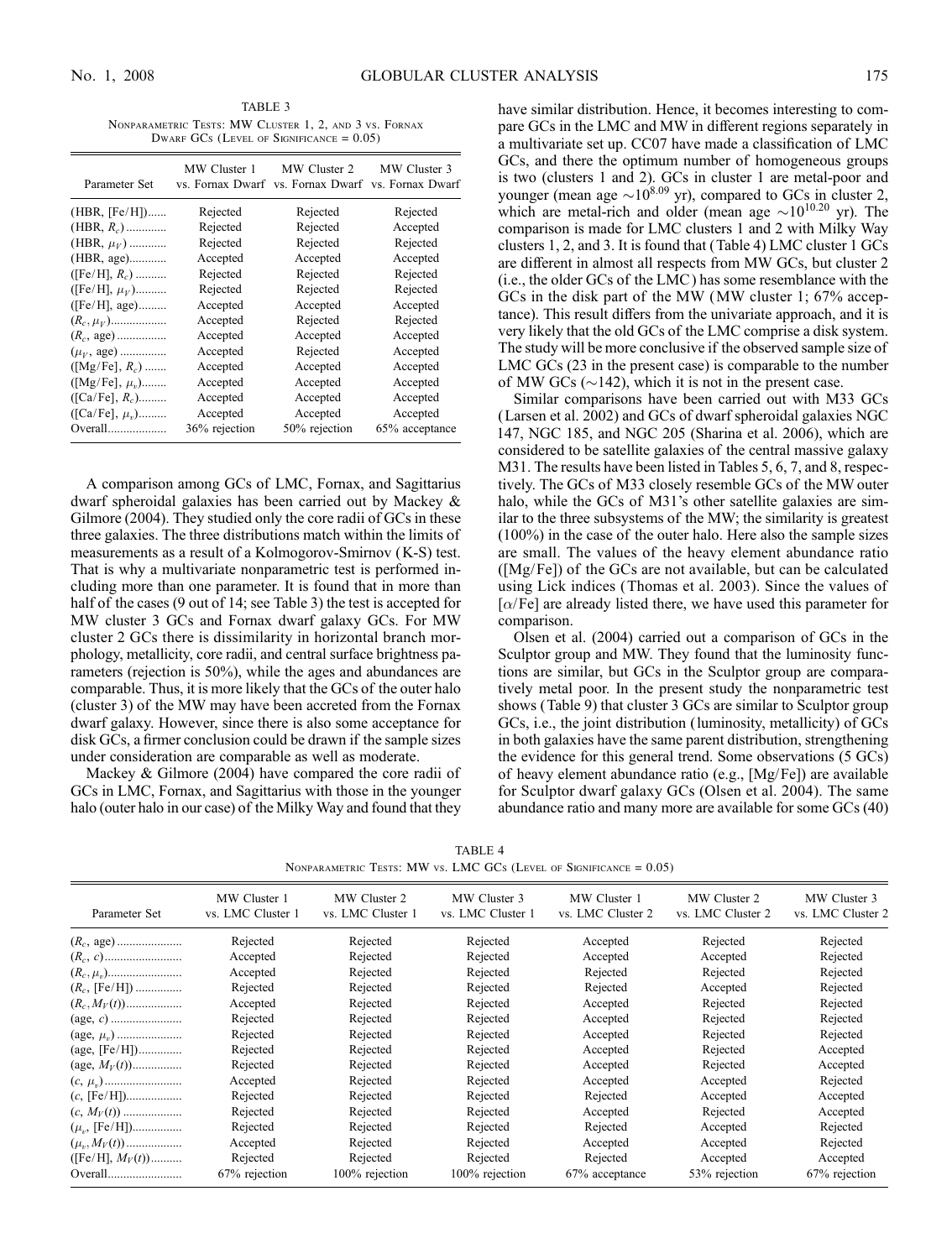TABLE 5 NONPARAMETRIC TESTS: MW vs. M33 GCs (LEVEL OF SIGNIFICANCE  $= 0.05$ )

| Parameter Set  | MW Cluster 1  | MW Cluster 2    | MW Cluster 3   |
|----------------|---------------|-----------------|----------------|
|                | vs. M33       | vs. M33         | vs. M33        |
| $(r_c, \mu_0)$ | Accepted      | Accepted        | Rejected       |
| $(r_c, V-I)$   | Rejected      | Accepted        | Accepted       |
| $(\mu_0, V-I)$ | Rejected      | Accepted        | Accepted       |
|                | 67% rejection | 100% acceptance | 67% acceptance |

in the MW also (Pritzi et al. 2005). A multivariate comparison including the abundance ratio shows that Sculptor dwarf galaxy GCs are similar in all respect to the outer halo GCs of the Milky Way (last column of Table 9), whereas the rejection is pronounced for MW disk and inner halo GCs.

Thus, we conclude that GCs in the outer halo do not play a part in building the stellar mass of the disk and inner halo, but rather are accreted from neighboring dwarf spheroidal galaxies. This is also suggested by Mackey & Gilmore (2004) on the basis of a single parameter (HBR) in case of the Fornax dwarf galaxy, and by Olsen et al. (2004) for the Sculptor dwarf, as discussed above. Geisler et al. (2007) studied the kinematics and detailed chemical abundances of stars in some relevant Galactic GCs as well as Local Group dwarf galaxies (e.g., Fornax and others). They found that outer halo red HB clusters tend to have large eccentricities and inhabit the area of the Lee diagram ([Fe/H] vs. HBR) populated by dwarf Spheroidal stars, favoring an extragalactic origin, and a detailed abundance analysis ( $\alpha$  vs, [Fe/H], [O/Fe] vs, [Fe/H]) shows that they are different from the Galactic halo. Sgr appears to be the only possible exception. However, at least some of the metal-poor halo may have come from typical dSphs, and a portion of the intermediate-metallicity and metal-rich halo could have come from very massive systems such as Sgr. The metallicity of the GCs associated with the Sgr dwarf galaxy is faint (van den Bergh 2007). The majority of the GCs in the outer halo of the Galaxy are also subluminous; this may be due to the cannibalism of faint cluster-rich dwarf subsystems such as Sgr.

TABLE 6 NONPARAMETRIC TESTS: MW vs. NGC 147 GCs (LEVEL OF SIGNIFICANCE  $= 0.05$ )

| Parameter Set                                | MW Cluster 1<br>vs. NGC 147 | MW Cluster 2<br>vs. NGC 147 | MW Cluster 3<br>vs. NGC 147 |
|----------------------------------------------|-----------------------------|-----------------------------|-----------------------------|
| $(M_V, B-V)$                                 | Rejected                    | Rejected                    | Accepted                    |
| $(M_V, {\rm [Fe/H]})$                        | Accepted                    | Accepted                    | Accepted                    |
| $(M_V, Mg 1)$                                | Accepted                    | Accepted                    | $\cdots$                    |
| $(M_V, Mg 2)$                                | Accepted                    | Accepted                    | $\cdots$                    |
| $(M_V, Mg b)$                                | Accepted                    | Accepted                    | .                           |
| $(M_V, [\alpha/\text{Fe}])$                  | Accepted                    | Accepted                    | Accepted                    |
| $(B-V, [Fe/H])$                              | Rejected                    | Rejected                    | Accepted                    |
| $(B-V, Mg 1)$                                | Accepted                    | Accepted                    | .                           |
| $(B-V, Mg 2)$                                | Accepted                    | Accepted                    | .                           |
| $(B-V, Mg b)$                                | Accepted                    | Accepted                    | $\cdots$                    |
| $(B-V, [\alpha/Fe])$                         | Accepted                    | Accepted                    | Accepted                    |
| $(Fe/H], Mg 1)$                              | Accepted                    | .                           | $\cdots$                    |
| ([Fe/H], Mg 2)                               | Accepted                    | $\cdots$                    | .                           |
| ([Fe/H], Mg $b$ )                            | Accepted                    | $\cdots$                    | .                           |
| $(\text{[Fe/H]}, \text{[}\alpha\text{/Fe]})$ | Accepted                    | Accepted                    | Accepted                    |
| $(Mg 1, Mg 2)$                               | Accepted                    | Accepted                    | .                           |
| $(Mg 1, Mg b)$                               | Accepted                    | Accepted                    | $\cdots$                    |
| $(Mg 2, Mg b)$                               | .                           | Accepted                    |                             |
| Overall                                      | 88% acceptance              | 93% acceptance              | 100% acceptance             |

TABLE 7 NONPARAMETRIC TESTS: MW vs. NGC 185 GCs (LEVEL OF SIGNIFICANCE  $= 0.05$ )

| Parameter Set                                | MW Cluster 1<br>vs. NGC 185 | MW Cluster 2<br>vs. NGC 185 | MW Cluster 3<br>vs. NGC 185 |
|----------------------------------------------|-----------------------------|-----------------------------|-----------------------------|
| $(M_V, B-V)$                                 | Rejected                    | Rejected                    | Accepted                    |
| $(M_V, {\rm [Fe/H]})$                        | Rejected                    | Accepted                    | Accepted                    |
| $(M_V, Mg 1)$                                | Accepted                    | Accepted                    | .                           |
| $(M_V, Mg 2)$                                | Accepted                    | Accepted                    | .                           |
| $(M_V, Mg b)$                                | Accepted                    | Accepted                    | .                           |
| $(M_V, [\alpha/\text{Fe}])$                  | Accepted                    | Accepted                    | Accepted                    |
| $(B-V, [Fe/H])$                              | Rejected                    | Accepted                    | Accepted                    |
| $(B-V, Mg 1)$                                | Accepted                    | Accepted                    | .                           |
| $(B-V, Mg 2)$                                | Accepted                    | Accepted                    | .                           |
| $(B-V, Mg b)$                                | Accepted                    | Accepted                    | .                           |
| $(B-V, [\alpha/Fe])$                         | Accepted                    | Accepted                    | Accepted                    |
| $(Fe/H], Mg 1)$                              | Accepted                    | Accepted                    | .                           |
| $(Fe/H], Mg 2)$                              | Accepted                    | Accepted                    | .                           |
| ([Fe/H], Mg b)                               | Accepted                    | Accepted                    | .                           |
| $(\text{[Fe/H]}, \text{[}\alpha\text{/Fe]})$ | Accepted                    | Accepted                    | Accepted                    |
| $(Mg 1, Mg 2)$                               | Accepted                    | Accepted                    | .                           |
| $(Mg 1, Mg b)$                               | Accepted                    | Accepted                    | .                           |
| $(Mg 1, [\alpha/Fe])$                        | Accepted                    | .                           | $\cdots$                    |
| $(Mg 2, Mg b)$                               | Accepted                    | Accepted                    | .                           |
| $(Mg 2, [\alpha/Fe])$                        | Accepted                    |                             | .                           |
| (Mg $b, [\alpha/\text{Fe}])$                 | Accepted                    | .                           |                             |
| Overall                                      | 86% acceptance              | 94% acceptance              | 100% acceptance             |
|                                              |                             |                             |                             |

Sharina et al. (2005) studied 57 low surface brightness dwarf galaxies ( $-10 > M_v > -16$ ) and compared them with the outer halo GCs of the Galaxy. They found that the mean integral colors of GCs in dSphs coincides with the corresponding value of Galactic GCs. The color distribution of dIrrs shows bimodality near  $(V - I)$ <sub>0</sub> = 0.5 and 1.0 mag. The detected GCs have visual magnitudes between  $M_v = -10$  and  $-5$  mag. There is an excess population of faint GCs with  $M_v > -6.5$  in both dSph and dIrr

TABLE 8 Nonparametric Tests: MW vs. NGC 205 GCs (Level of Significance = 0.05)

| Parameter Set                             | MW Cluster 1<br>vs. NGC 205 | MW Cluster 2<br>vs. NGC 205 | MW Cluster 3<br>vs. NGC 205 |
|-------------------------------------------|-----------------------------|-----------------------------|-----------------------------|
| $(M_V, B-V)$                              | Rejected                    | Accepted                    | Accepted                    |
| $(M_V, {\rm [Fe/H]})$                     | Rejected                    | Accepted                    | Accepted                    |
| $(M_V, Mg 1)$                             | Accepted                    | Accepted                    | .                           |
| $(M_V, Mg 2)$                             | Accepted                    | Accepted                    | .                           |
| $(M_V, Mg b)$                             | Accepted                    | Accepted                    | .                           |
| $(M_V, \lceil \alpha / \text{Fe} \rceil)$ | Accepted                    | Accepted                    | Accepted                    |
| $(B-V, [Fe/H])$                           | Rejected                    | Accepted                    | Accepted                    |
| $(B-V, Mg 1)$                             | Accepted                    | Accepted                    | .                           |
| $(B-V, Mg 2)$                             | Accepted                    | Accepted                    | $\cdots$                    |
| $(B-V, Mg b)$                             | Accepted                    | Accepted                    | .                           |
| $(B-V, [\alpha/\text{Fe}])$               | Accepted                    | Accepted                    | Accepted                    |
| ([Fe/H], Mg 1)                            | Accepted                    | Accepted                    | .                           |
| ([Fe/H], Mg 2)                            | Accepted                    | Accepted                    | .                           |
| ([Fe/H], Mg b)                            | Accepted                    | Accepted                    | .                           |
| ([Fe/H], [ $\alpha$ /Fe])                 | Accepted                    | Accepted                    | Accepted                    |
| $(Mg 1, Mg 2)$                            | Accepted                    | Accepted                    | .                           |
| $(Mg 1, Mg b)$                            | Accepted                    | Accepted                    | .                           |
| $(Mg 1, [\alpha/Fe])$                     | Accepted                    | .                           | .                           |
| $(Mg 2, Mg b)$                            | Accepted                    | Accepted                    | .                           |
| $(Mg 2, [\alpha/Fe])$                     | Accepted                    | .                           | .                           |
| $(Mg b, [\alpha/Fe])$                     | Accepted                    | .                           |                             |
| Overall                                   | 86% acceptance              | 100% acceptance             | 100% acceptance             |
|                                           |                             |                             |                             |